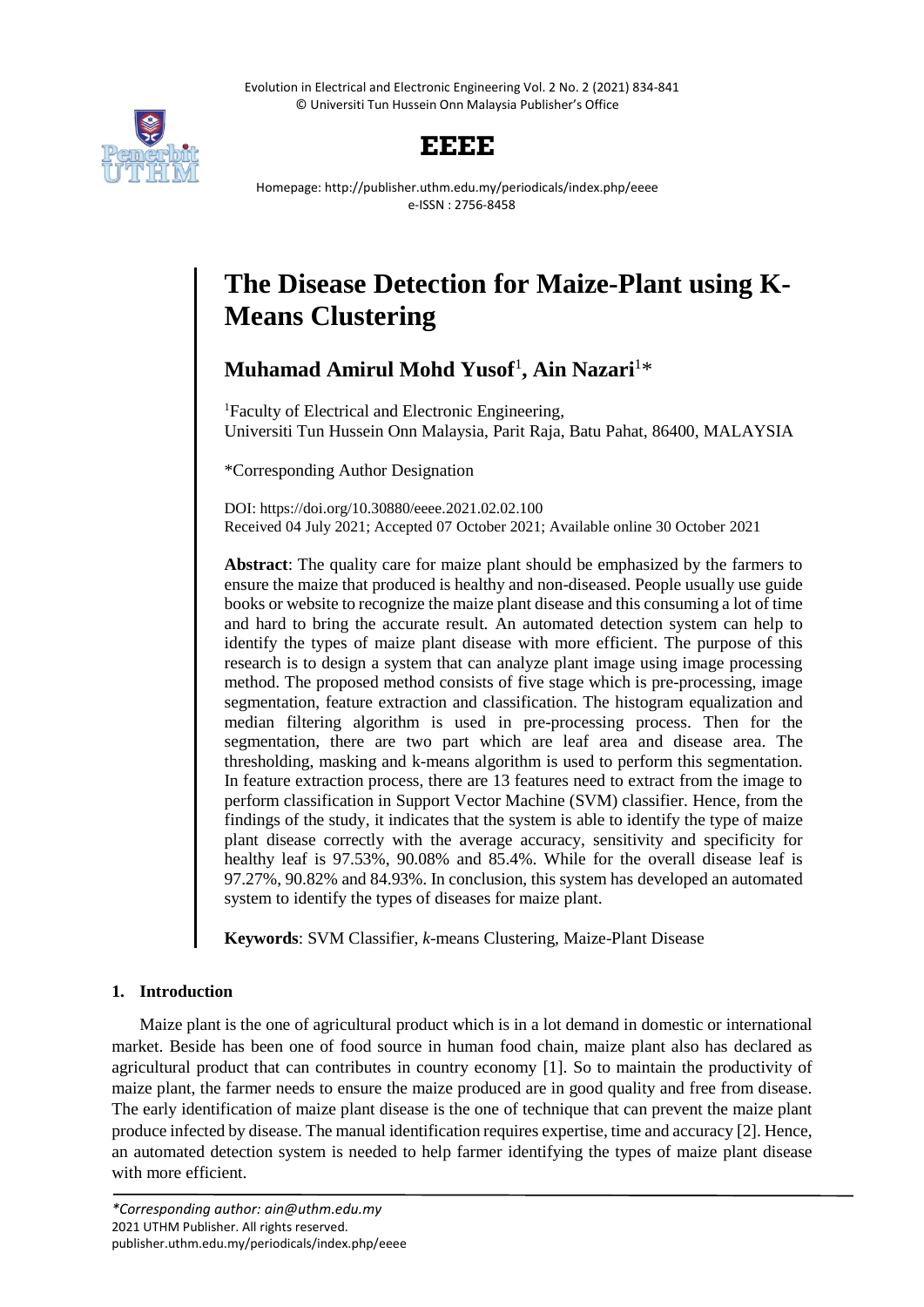The uses of image processing technology in many industries now days has been rising from day to day. This is because this technology can perform the system that can identifying and recognition the object from image. Image processing method works by applying the operation on the image and then will analyze to perform desire output. For example, such as in medical researches, the image processing has been use to recognize and detect the tumor in the human body. Related to the current technology developments, this method also has been most useful in face recognition and fingerprint recognition [2]. In this research, the image processing method will be focus on detection disease of the maize-plant such grey leaf spot, rust and leaf blight.

This paper about to propose an automated system that can identify the types of diseases for maize plant by implement of *k*-means clustering and SVM classifier. *K*-means clustering is the algorithm that used to cluster the object based on the feature of the leaf in *k* number of groups and it's done by using the Euclidean distance metric [3]. By applying this clustering the disease part can be segmented from the image. While SVM classifier is use to make a classification for the image that has been segmented. SVM classifier is set of related supervised learning method used for the process of classification and regression [4]. Based on the research from Budiarianto Suryo Kusumo and et al. support vector machine (SVM) is a classifier that aims to find a hyperplane that separate the support vector the farthest [1].

From Saradhambal. G, Dhiyvya. R, Latha. S, R. Rajesh, they proposed project that used to detect the plant disease and provide solution to recover from disease. The steps that involve is such image acquisition, image pre-processing, image segmentation, feature extraction and classification. For the pre-processing, the image has been enhancing by eliminate the noise from image. The Otsu classifier and k-means clustering is use to create segmentation. The feature extraction is use to predict the infected region [5]. While for proposed from S.Jayamoorthy and Dr. N.Palanivel, the detection system that been design is consists of image acquisition, pre-processing image, thresholding, masking and genetic algorithm to segment components. The clipping process has been applied to get the interested image region. Then the image smoothing is done by using smoothing filter. The proposed has use Spatial Fuzzy C-Means clustering and genetic algorithm to create segmentation on leaf [6].

The detection system for the flower recognition by Huthaifa Almogdady, Dr. Saher Manaseer, Dr.Hazem Hiary has proposed a flower recognition approach based on image processing technique and Artificial Neural Networks (ANN) algorithm. The image enhancement is performing to making flower images more data extractable, clearer and more useful. The Gray Level Co-occurrence Matrices (GLCM) is use to extract the flower image. By using Back Propagation ANN classification, the type of flower can be recognizing [2]. Besides that, the plant disease detection that proposed by Sachin D. Khirade and A. B. Patil is also perform the classification by using neural network. The back propagation algorithm, is apply to modified self-organizing map (SOM). As the result Multiclass Support vector machines can be used [7].

The structure for this study is presented as follows; Section 2 is a part explanation for method use in the study. While for section 3, it discusses about the result that achieve from study. Finally, the overall summary for this study is conclude in Section 4.

### **2. Research Methods**

The proposed system generally is divided to five main process which is image acquisition, preprocessing, segmentation, feature extraction and classification. The MATLAB software is used to design algorithm for this system such histogram equalization technique, threshold and masking method, GLCM algorithm, k-means clustering and SVM classification. [Figure 1](#page-2-0) illustrates the block diagram for the proposed system.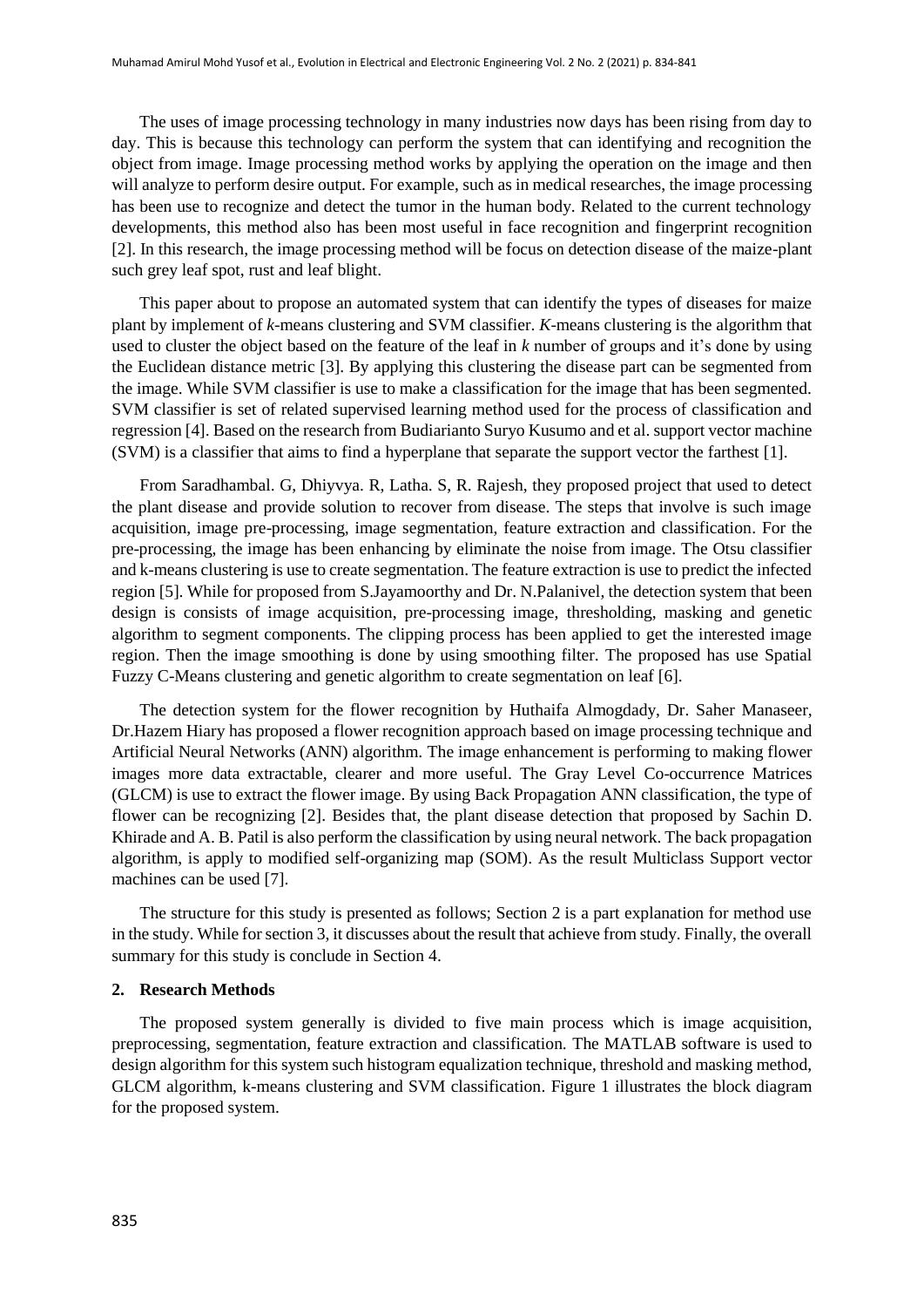

**Figure 1: Block diagram for proposed system**

## <span id="page-2-0"></span>2.1 Software Development

To develop system of this project, MATLAB software is used to implement the algorithm for each process in the system. Each method and algorithm that been design in this system is related and play an important role to achieve the expected result. The tools in MATLAB software such image processing tools, make the process to analyze the image of maize leaf more efficient. The variety of MATLAB tools also make this software widely used as a computational tool in science and engineering field [8]. By using MATLAB software, it allows for this system to analyze the image data, performing algorithm and design applications.

## 2.2 Image Acquisition

Image acquisition is the process of retrieving image from some source. For this system, the image of the maize plant that has been select must be in RGB color space and the image need to be collected in one file of dataset. The image of maize plant for train data and test data is collect from Kaggle website [10]. There are 4188 images of the maize plant consist of 1162 healthy leaf, 1146 blight leaf, 574 grey leaf spot and 1306 common rust leaf image from this website. From this total, 30 images for each condition of maize leaf has been choose to create a new dataset for the system.

# 2.3 Image Pre-processing

Image pre-processing is the process to make improvement for image data to be use in further analysis. In this project, the image clipping is applying to create the region of the leaf that infected and called as clipping image. This make the analyze process for leaf image easier. From the output of clipping image, the image will apply contrast enhancement by using Histogram Equalization algorithm. This method is use to adjust image intensity to enhance contrast. By applying this method, the image color can be improving and make the segmentation process more accurate. The image that enhanced will perform median filtering to reduce the noise from the image. The step is by apply the noise into the image before the median filter is perform into the image. This process can improve the image processing process such in edge detection. Figure 2 shows the output by applying clipping, histogram equalization and median filter.



**Figure 2: Output for image pre- processing**

# 2.4 Image segmentation

The image segmentation in this project is divided into 2 phase. The first phase is focus on separation of leaf image with their background. Color Thresholder apps from MATLAB can be perform to create this segmentation part. This process is necessary to simplify the process of detection area disease on the maize leaf image. In this Color Thresholder apps, the threshold and masking process has been perform to obtain the leaf image. Figure 3 shows the result from the threshold and masking process.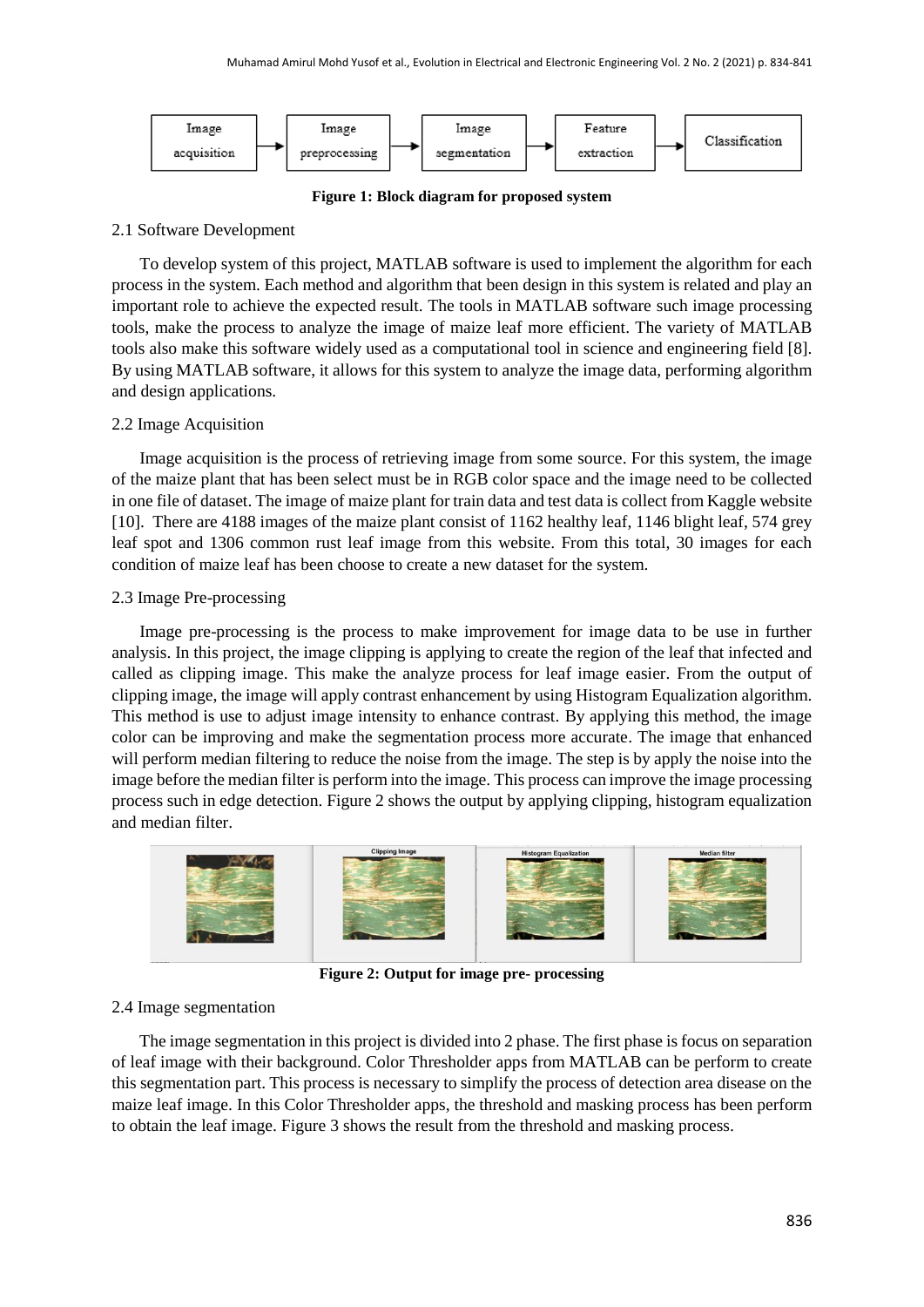

**Figure 3: Output for threshold and masking**

The second phase, the segmentation is creating to segment the disease part from the maize leaf. For this phase, k-means clustering algorithm is applying to identify disease part based on set of feature that has been clustered. The value of the clustering image is depending on k-number of class that set. For this project the k number is set into two cluster. So, the result from this clustering will displays two region of interest (ROI) that identified from the leaf image. The *k*-mean clustering for healthy and disease part is display in Figure 4.



**Figure 4: Output for** *k***-mean clustering**

#### 2.5 Feature Extraction

To perform feature extraction, the image that produce from the segmentation need to apply Gray level co-occurrence matrix [7]. Feature extraction technique is needed in this system to perform classification by using SVM classifier. In this system, texture feature is calculated based on parameter of contrast, energy, homogeneity, mean, standard deviation, entropy, RMS, variance, smoothness, IDM, correlation, kurtosis and skewness for the image analyze. For the two dimensional equation,  $f(a, b)$ image is refer as image, N is refer as total number gray levels, h(i) is refer as intensity level and p(i) is refer as probability density.

#### **Contrast**

Contrast feature can be determining by using intensity of threshold and the nearest pixel of the image. The contrast is expressed in mathematical form like Eq. 1.

$$
\text{Contrast} = \sum_{n=0}^{N-1} \sum_{i=0}^{N-1} \sum_{j=0}^{N-1} p(i, j)^2 Eq. \quad I
$$

Energy

Homogeneity is calculated by the energy. It is called as angular second moment or uniformity. The energy is mathematically expressed in Eq. 2.

Energy = 
$$
\sum_{i=0}^{N-1} \sum_{j=0}^{N-1} p(i, j)^2 Eq. 2
$$

Mean

Eq. 3 represents the mathematical form of mean. It clearly shows that the mean is a function probability density. Mean is the average level of intensity of image.

Mean 
$$
\mu = \sum_{i=0}^{N-1} i, p(i) \quad Eq. 3
$$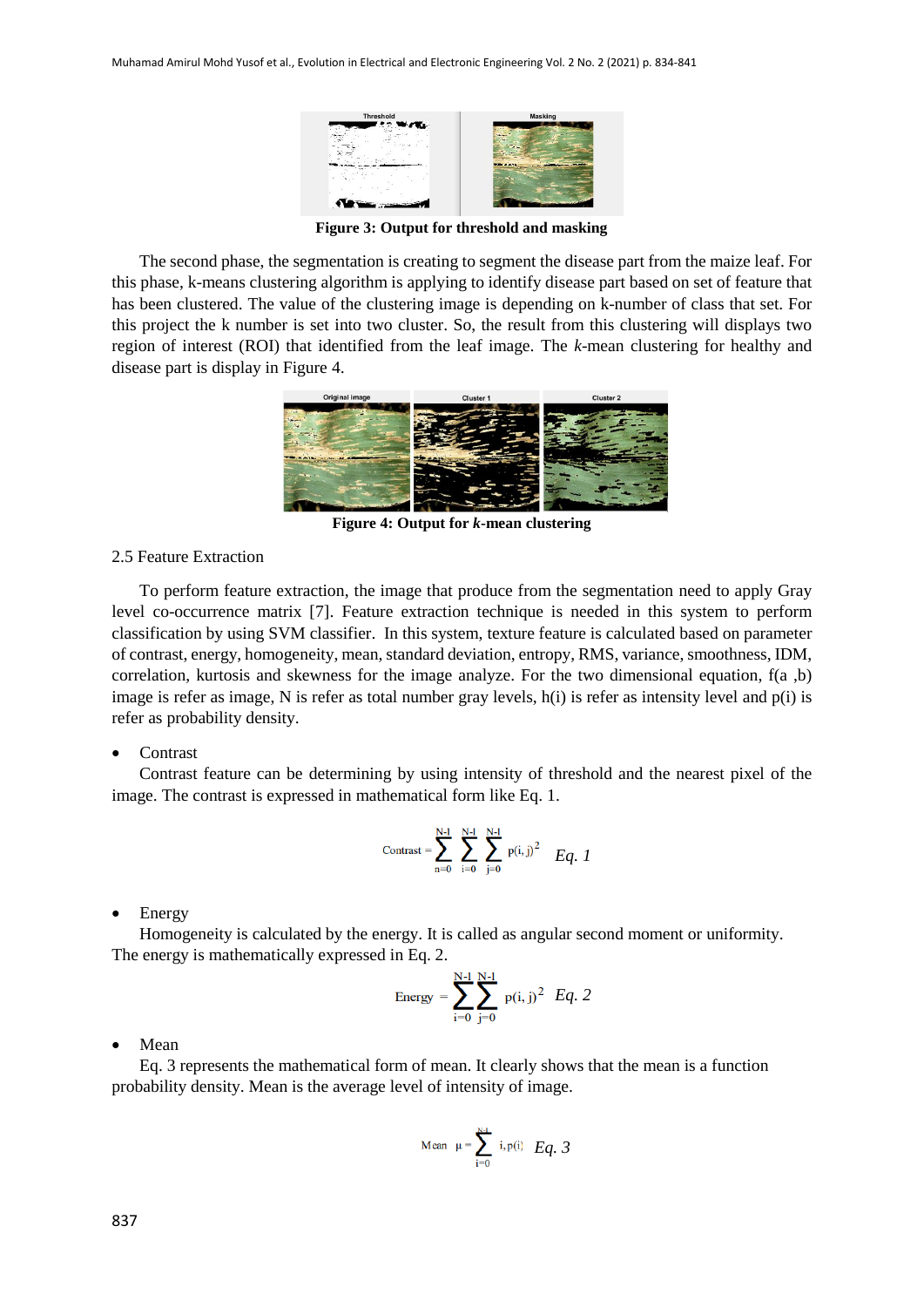Standard deviation

The mean value of the pixels and their probability densities are used to measure the standard deviation like expressed in Eq. 4.

SD or 
$$
\sigma = \sqrt{\sum_{i=0}^{N-1} (i - \mu)^2 p(i)}
$$
 Eq. 4

Entropy

Entropy is measure by uncertainty of the random variable. It depends on the probability density p (i) and the mathematical equation for entropy is express as Eq. 5.

Entropy or En = 
$$
\sum_{i=0}^{N-1} p(i) \log_2[p(i)]
$$
 Eq. 5

Variance

Eq. 6 shows the mathematical equation for variance feature and its calculate by squaring the standard deviation. The variation intensity is measured with the help of variance.

Variance or 
$$
\sigma^2 = \sum_{i=0}^{N-1} (i - \mu)^2 p(i)
$$
 Eq. 6

Inverse Difference Moment (IDM)

The local homogeneity of an image is calculated by IDM and the Eq. 7 performs the mathematical calculation for IDM.

$$
IDM = \sum_{i=0}^{N-1} \sum_{i=0}^{N-1} \frac{1}{1 + (i - j)^2} p(i, j) \quad Eq. 7
$$

Correlation

Eq. 8 expresses the mathematical form of correlation. It is used to measure the relationship between the threshold and nearest pixel in images.

$$
\text{Correlation} = \frac{1}{\sigma_a \sigma_b} \sum_{i=0}^{N-1} \sum_{j=0}^{N-1} (i, j) \cdot p(i, j)^2 + \mu_a \mu_b \quad Eq. 8
$$

• Kurtosis

The histogram flatness is measured by kurtosis. Eq. 9 expresses the mathematical form kurtosis which depends on the standard deviation, mean and probability density.

Kurtosis or 
$$
\mu^4 = \sigma^4 \sum_{i=0}^{N-1} ((i - \mu)^4 p(i)) - 3
$$
 Eq. 9

• Skewness

Symmetry of an image is defined by the skewness. It is denoted by  $\mu$ 3 and is shown in Eq.10.

Skewness or 
$$
\mu^3 = \sigma^{-3} \sum_{i=0}^{3} ((i - \mu)^3 \cdot p(i)) Eq
$$
, 10

# 2.6 Classification

In the classification process, the algorithm use is Support Vector Machine (SVM) classifier. The classification is make to identify either the maize plant is healthy or unhealthy. There are 3 type of maize plant disease is choosing for this study which are leaf blight, corn grey leaf spot and corn common rust. In SVM algorithm, each data that has point in number of feature for dimensional space is plotted with the value of particular coordinate. The classification is performing by hyper-plane finding that differentiates the data into two classes. The implementation of Kernel Trick also is needed in this type classifier to solve the not separable problem. This because Kernel Trick can transform the low dimensional input space into the higher dimensional [1].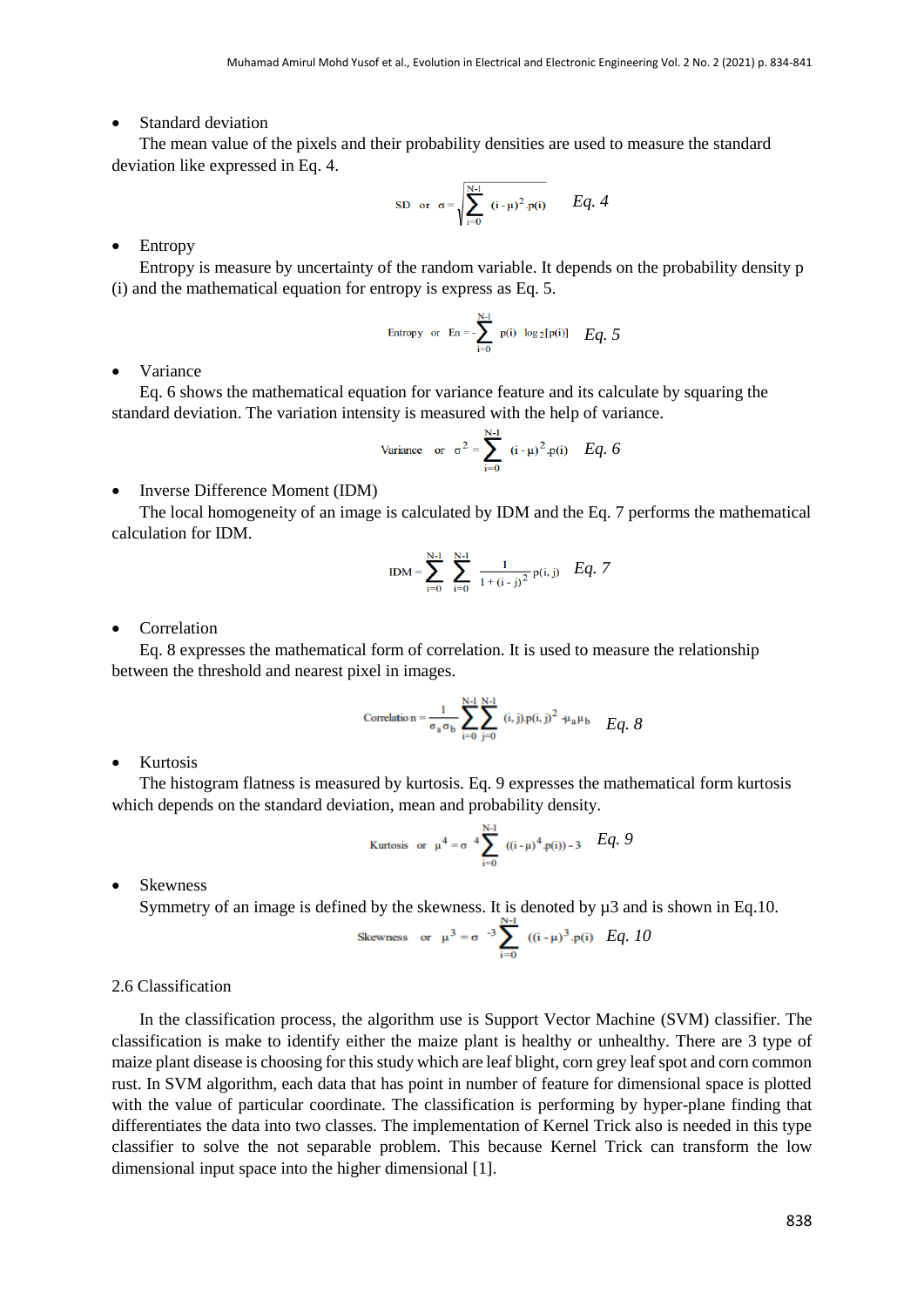#### 2.7 Performance Measurement

To analyze the result and performance of this system, each algorithm has been measure the effectiveness by using a specific parameter [9]. From pre-processing until segmentation process, the result is measure based on mean-square error (MSE) and peak signal-to-noise ratio (PSNR) of the image. The equation is express in Eq. 11 and Eq. 12. The lower value of MSE, the higher performance of algorithm. While the higher PSNR value, the better image quality will produce.

$$
MSE = \frac{\sum_{M,N} [I_1(m,n) - I_2(m,n)]^2}{M*N} \qquad Eq. 11
$$
  
PSNR = 10 log<sub>10</sub>  $\left(\frac{R^2}{MSE}\right)$   $Eq. 12$ 

For feature extraction and classification process, the result is analyzed based on their accuracy, sensitivity and specificity. The terms true positive (TP), false positive (FP), true negative (TN) and false negative (FN) is use as reference for the accuracy, sensitivity and specificity calculation. Accuracy measurement in image processing is define as percentage of correctly classified in classification system. For sensitivity, it has defined as measurement value that measure the quantity of positives that are correctly identified for the image while specificity is define as measurement value that measure the quantity of negatives that are correctly identified for the image. Table 1 shows the formula list to calculate the system performance.

| Measure            | Performance formula (%)                            |
|--------------------|----------------------------------------------------|
| <b>Accuracy</b>    | $\frac{(TP + TN)}{(TP + FP + TN + FN)} \times 100$ |
| <b>Sensitivity</b> | $\frac{TP}{(TP + FN)} \times 100$                  |
| <b>Specificity</b> | $\frac{TN}{(TN + FP)} \times 100$                  |

#### **Table 1: System performance equation**

#### **3. Results and Discussion**

The result and performance for each process has been evaluated based on their parameter. For preprocessing, thresholding and masking segmentation and *k*-mean clustering, the performance has been measure by using MSE and PSNR. While for the classification process, the performance has been measure by using accuracy, specificity and sensitivity. Resulting from this measurement, the effectiveness of method and algorithm used can be analyzed by comparing the result between healthy and unhealthy leave. The training process for this system has been conduct by using 30 image for healthy leave and 30 image for each type of disease leave.

Table 2 compared the result of the MSE and PSNR average for healthy and unhealthy leave in each process. From the result, it shows that the MSE value for each process is close to zero and this indicates the good result for each output of algorithm. The close MSE value to zero, the better result will produce. For PSNR, the result shows the quality of image has been improving from pre-processing to *k*-mean clustering. The high value of PSNR, the better quality image will produce [9].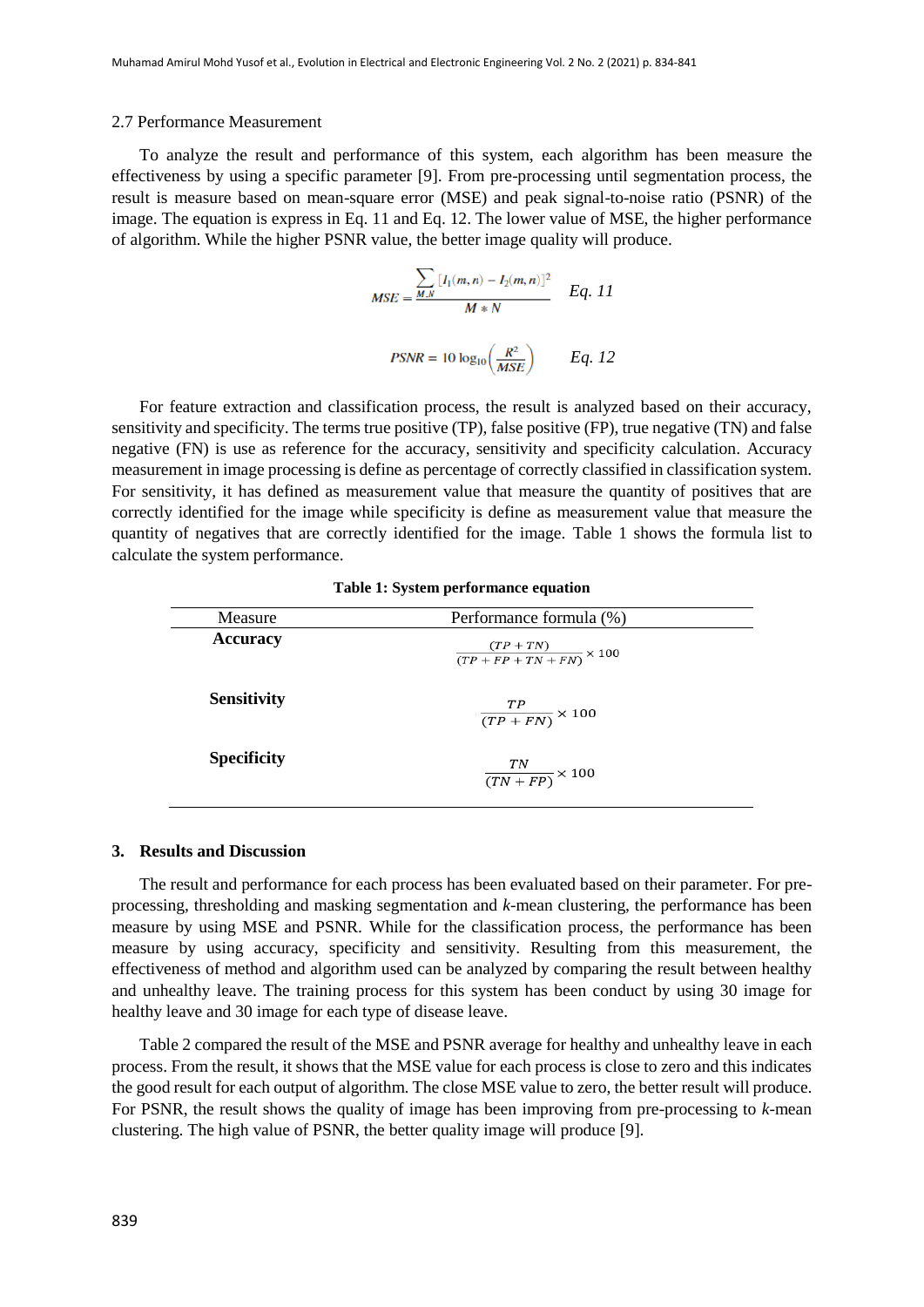| <b>Process</b> | <b>Healthy Leaf</b> |             | <b>Blight disease</b> |             | <b>Grey leaf spot</b> |             | <b>Rust</b> |             |
|----------------|---------------------|-------------|-----------------------|-------------|-----------------------|-------------|-------------|-------------|
|                | MSE                 | <b>PSNR</b> | <b>MSE</b>            | <b>PSNR</b> | <b>MSE</b>            | <b>PSNR</b> | MSE         | <b>PSNR</b> |
| Pre-processing | 0.0009              | 78.81       | 0.0009                | 79.04       | 0.0008                | 79 97       | 0.0008      | 79.61       |
| Threshold/Mask | 0.0266              | 64.92       | 0.0277                | 64.95       | 0.0173                | 66.80       | 0.0172      | 66.64       |
| k-mean         | 0.0799              | 60.15       | 0.1064                | 58.03       | 0.1926                | 55 54       | 0.1030      | 58.31       |

**Table 2: MSE and PSNR results for each process**

The performance for classification part has been measure by accuracy, sensitivity and specificity. To identify accuracy of the system, 500 iterations has been creating to identifying accuracy of linear Kernel. From the 500 iteration, the maximum value for the accuracy is choose as the final accuracy for the classification. From the average accuracy result in Table 3, it shows the high percentage for the classification is on healthy leaf. However, for the disease leaf condition, the accuracy also has been produce in high percentage. This result reveals that this system able to classify the type of maize plant disease correctly.

For the sensitivity and specificity result, it has been analyzed that the performance to measure the proportion of true positive and true negative correctly in each image has result above 80% such in result in Table 3. Although, the value of specificity and specificity has produce not consistent value, but it still produces a good result because the average result for sensitivity is high than specificity result. This result indicates the system can measure the true positive rate in training image very well. However, there are some image that has high specificity than sensitivity. This is effect from a few image that cannot be identifying their feature properly based on dimensional space of the system.

| Disease/Symptoms | Average performance measure |                    |                    |  |  |  |
|------------------|-----------------------------|--------------------|--------------------|--|--|--|
|                  | <b>Accuracy</b>             | <b>Sensitivity</b> | <b>Specificity</b> |  |  |  |
| Healthy leaf     | 97.53%                      | 90.08%             | 85.4%              |  |  |  |
| Blight disease   | 97.3%                       | 91.64%             | 83.47%             |  |  |  |
| Grey leaf spot   | 97.2%                       | 91.75%             | 84.73%             |  |  |  |
| Rust             | 97.3%                       | 89.07%             | 86.6%              |  |  |  |

**Table 3: Average performance result for classification**

Figure 5 shows the comparison of accuracy, sensitivity and specificity for healthy leaf and disease leaf. The comparison has been made by compared the average of healthy and total average of disease leave performance. The graph illustrates that the accuracy performance for healthy leave is higher than disease leave. For the sensitivity, the disease leave has higher sensitivity than healthy leave while for specificity performance, the result is contrast which is the healthy leave has higher specificity than healthy leave. Based on this three performance result, it can see that there is not much difference in comparison of performance for healthy leave and disease leave. But, the classification for healthy leave still has high accuracy performance than the disease leaves.



**Figure 5: Performance comparison between healthy leaf and disease leaf**